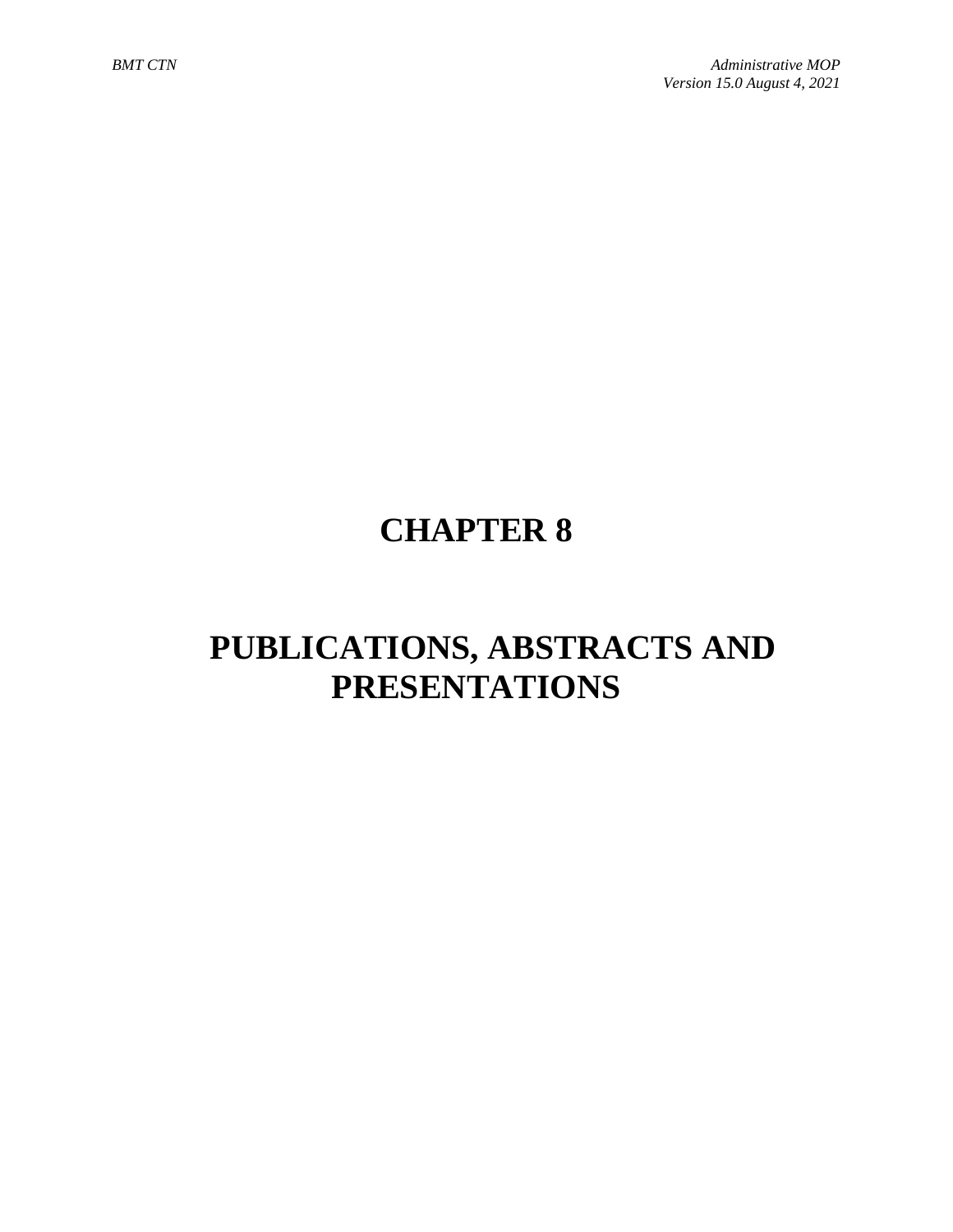# **8. PUBLICATIONS, ABSTRACTS AND PRESENTATIONS**

#### $8.1.$ **Policy Statement**

Research activities of the BMT CTN are intended to contribute knowledge to the field of hematopoietic cell transplantation. Definitive contributions are made through publications in peerreviewed literature. Abstracts, public presentations, electronic postings and data sharing also contribute to public knowledge, but do not substitute for peer-reviewed publications and are given less scrutiny.

BMT CTN will comply with NIH public access policies including submission of study results and final manuscripts (e.g., clinicaltrials.gov, PubMed central, etc.). The BMT CTN will comply with all journal requirements (e.g., modified copyright transfer agreements, disclaimers, etc.) as relates to NIH policy.

Types of BMT CTN papers include:

- Primary report of data
- Report of planned ancillary/correlative studies
- Report of secondary analyses/Report of unplanned analyses from one or more studies
- Report of technical or administrative committee issues or analyses
- ePresentations or abstracts

# 8.1.1. Oral Presentations Related to BMT CTN Studies

Oral presentations to local groups, which are limited to the design or rationale of the BMT CTN sponsored protocols, are exempt from the review policy described above. Individuals making such presentations must confirm with the Publications Committee that the material will not be recorded, published or represented without Committee approval.

#### **The Role of the Publications Committee**  $8.2.$

The Publications Committee is responsible for developing publication and presentation policies. All policies must be approved by the Steering Committee before implementation.

The Publications Committee reviews all proposed publications and presentations to assess scientific rigor and relevance to the BMT CTN mission. This review process ensures protection of proprietary information and study participant confidentiality and assesses the public impact of publication and/or presentation.

No participating institution, BMT CTN Technical Committee, Protocol Team or other individual may present or publish individual findings from work performed on study protocols or work related to BMT CTN meetings and conference calls without review of the Publications Committee, NHLBI and NCI. This includes methodologic or position papers related to BMT CTN protocol development or operations.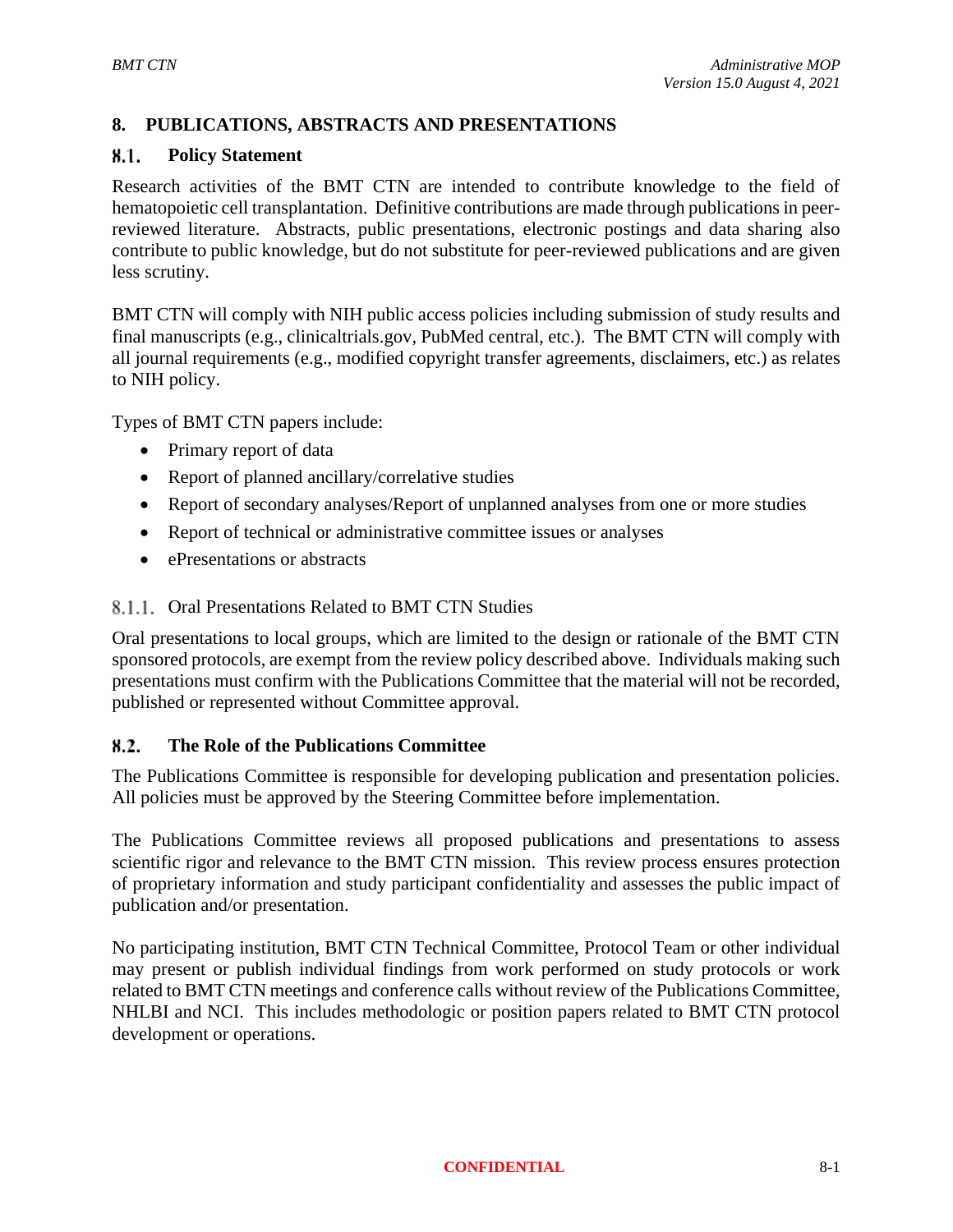# 8.2.1. Membership

Members are identified from a slate of candidates put forth by the Nominating Committee. The Steering Committee approves these selected individuals. At least one member should represent an Affiliate Center.

# Amendments to Publication/Presentation Committee Guidelines

Changes to the above policies will be subject to review, amendment and approval by the Steering Committee.

### 8.3. **Review Timeline**

Abstracts, presentations, and proposed publications relating to data obtained from BMT CTN protocols or to activities of BMT CTN Committees or Protocol Teams are to be submitted to the DCC Publications Committee Liaison. The Liaison will distribute abstracts, presentations and proposed publications to the Publications Committee for review. The Committee will have five (5) business days to make recommendations to the Corresponding Author concerning abstracts and presentations and ten (10) business days to make recommendations to the Corresponding Author concerning publications. If an expedited review is necessary, the Chairs may determine their review will suffice.

If Publication Committee members have concerns about the submitted materials and/or appropriateness of data, the Committee submits questions and/or recommendations within five days to the Liaison to forward to the Corresponding/Senior Author for resolution. The Committee, at its discretion, may choose to submit questions and/or recommendations to the Steering Committee for resolution if they determine that Steering Committee involvement is required. The Steering Committee is required to provide any responses to the Committee within ten (10) business days.

### $8.4.$ **Primary Results Manuscript**

Manuscripts reporting the results of each BMT CTN trial or BMT CTN methodologic or position papers are prepared and submitted in a timely manner. No clinical trial results are released, presented or published without review from the Publications Committee, NHLBI and NCI.

# 8.4.1. Data Analysis

The statistical analysis of trial data is performed by the DCC. Final decisions about patient outcomes and endpoints are the responsibility of the protocol team and/or Endpoint Review Committee and is documented in a Statistical Analysis Plan (SAP) if different from the protocol. Upon completion of the statistical analysis, the DCC issues the Data Analysis Report of the study. In general, the Data Analysis Report is available within two months of locking the trial dataset. The Protocol Chair(s) will monitor progress toward completion of the Data Analysis Report. The Protocol Chair(s) may ask the BMT CTN Steering Committee Chair to assist with addressing delays in the completion of the Data Analysis Report.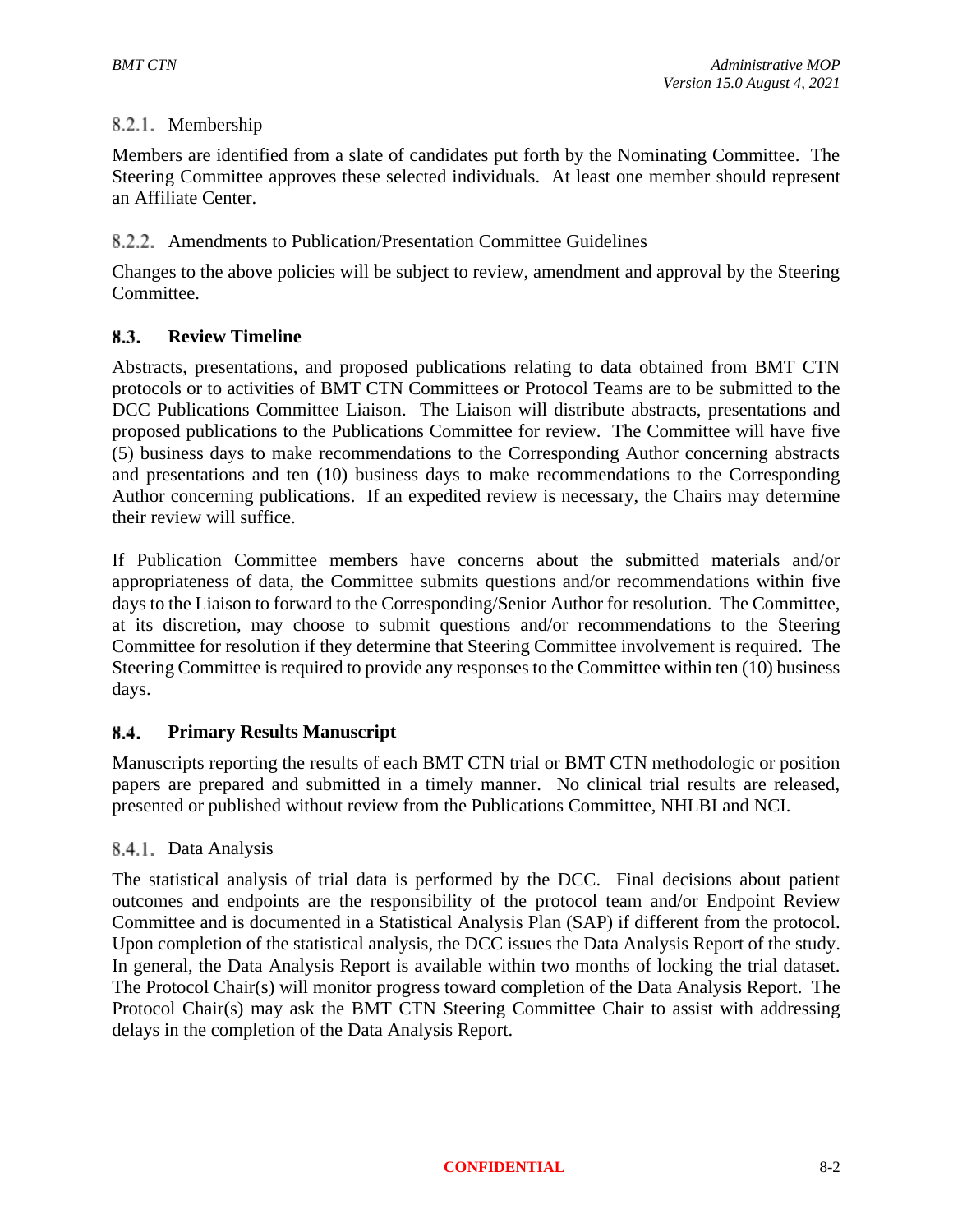### Writing Responsibilities

Completion of the primary study manuscript is the responsibility of the Protocol Chair(s) or designee(s). The first draft manuscript is completed within three (3) months of receiving the Data Analysis Report and necessary supplemental analyses. Co-authors shall have access to the study Data Analysis Report and shall be afforded ample opportunity to contribute to completion of the manuscript.

If the Protocol Chair(s) or designee is unable to complete the first-draft manuscript in a timely fashion, the DCC has the responsibility to address the delay. If necessary, the DCC Principal Investigator may ask the BMT CTN Steering Committee Chair to re-assign first-draft responsibility to another author who will become the Lead Author on the manuscript.

Upon completion, the Lead Author distributes the first draft manuscript to all co-authors. Author comments are used to generate subsequent drafts and the final manuscript. Authors should settle differences in interpretation by discussion and consensus whenever possible. If consensus cannot be achieved, the decision is made by majority vote. If necessary, the BMT CTN Steering Committee will adjudicate. In general, the time from completion of the first draft manuscript to the final manuscript submission should not exceed six (6) months.

# 8.4.3. Manuscript Requirements

All manuscripts of the BMT CTN are subject to the following requirements:

- Titles
	- − The manuscript title should include the words "Blood and Marrow Transplant Clinical Trials Network," if permitted by the Journal.
	- − If not permitted in the title, manuscript text should include language such as "…. submitted on behalf of the Blood and Marrow Transplant Clinical Trials Network (BMT CTN)." The Methods section is the preferred section for this reference.
- Acknowledgments
	- − General

Other investigators not part of the authorship list but who have made significant contribution to the conduct of the study, as well as staff members from a Clinical Center, DCC or NIH, are noted. Each primary study manuscript must include a listing of all participating clinical centers and the responsible study physician at that center.

− Government Sponsors

Each manuscript must acknowledge all NIH funding sources for the study, including in every instance, funding from NHLBI and NCI to the DCC and the participating Clinical Centers using the following language: "The Blood and Marrow Transplant Clinical Trials Network is supported in part by grant #U10HL069294 from the National Heart, Lung, and Blood Institute and the National Cancer Institute."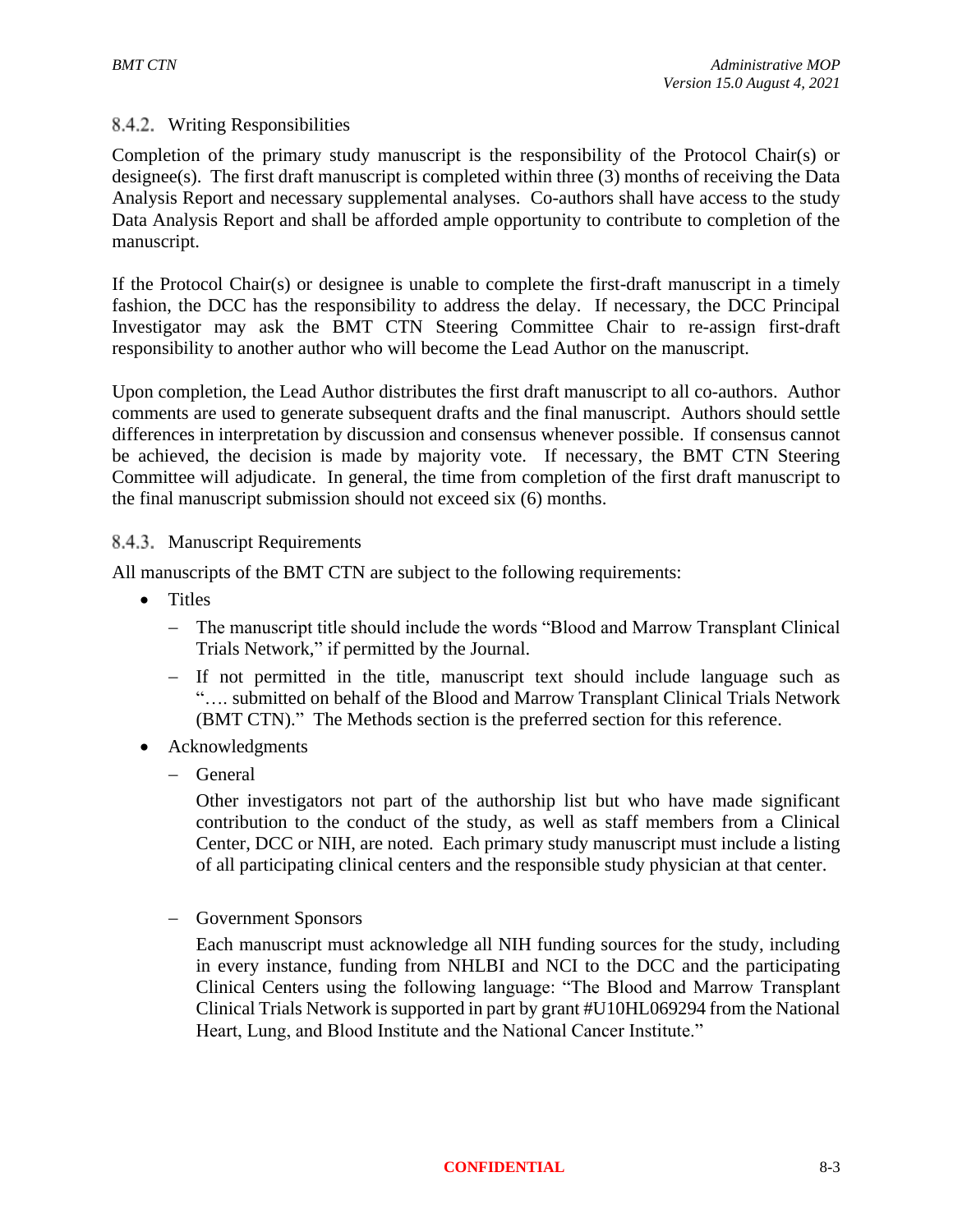- − Other Networks/Cooperative Group involvement
	- − Manuscripts for BMT CTN-led studies involving collaboration with other Networks or Groups must acknowledge the Network/Group as specified by the Primary Network/Group Investigator and Publications Committee Contact involved with the study.
	- − Manuscripts for studies endorsed by the BMT CTN but led by other Networks or Groups must acknowledge the BMT CTN appropriately. The DCC Business Representative will inform the Primary Network/Group Representative and Investigator of the procedure for publication review and acknowledgments. A final draft of the manuscript must be submitted to the BMT CTN Lead Author (see below) before submission to ensure appropriate acknowledgement is made.
- − Non-government Support

The Contributors must be acknowledged in concordance with the active Memorandum of Agreement (MOA). Generally, contributors are provided a draft copy of all publications and allowed at least thirty (30) days to review the information and provide comments as detailed in the MOA.

- The DCC Business Representative reviews materials in advance to confirm that contributors are accurately acknowledged
- Protocol-specific and Cooperative Group Publication Instructions are located on the BMT CTN SharePoint website homepage, under Documents\Author Resources.
- 8.4.4. Approvals and Submission
	- The First or Last Author are responsible for submission of the final manuscript and for obtaining written approvals from all authors as well as the representatives of the DCC, NHLBI and NCI. The DCC requires that First/Corresponding Authors complete internal abstract and manuscript review checklists for this purpose prior to submission of materials to assure that all required approvals are obtained and that contributors and/or sponsors are acknowledged accurately. These checklists are available on the BMT CTN SharePoint site under Home/Documents/Author Resources. In addition, the BMT CTN Lead or Corresponding Author will conduct final review of the manuscript to ensure accurate and complete acknowledgments. For BMT CTN studies, the BMT CTN Lead Author is the First Author; for cooperative group led studies, the BMT CTN Lead Author will be assigned and may not be the First Author.

The Lead Author is responsible for obtaining approval from all co-authors. In addition the Lead Author should send all submission materials to the DCC for circulation to the following people 30 days prior to the planned manuscript submission (7 days for presentations/abstracts):

- − DCC co-PIs
- − Publications Committee
- − DCC Business Representative
- − NHLBI/NCI Program Officers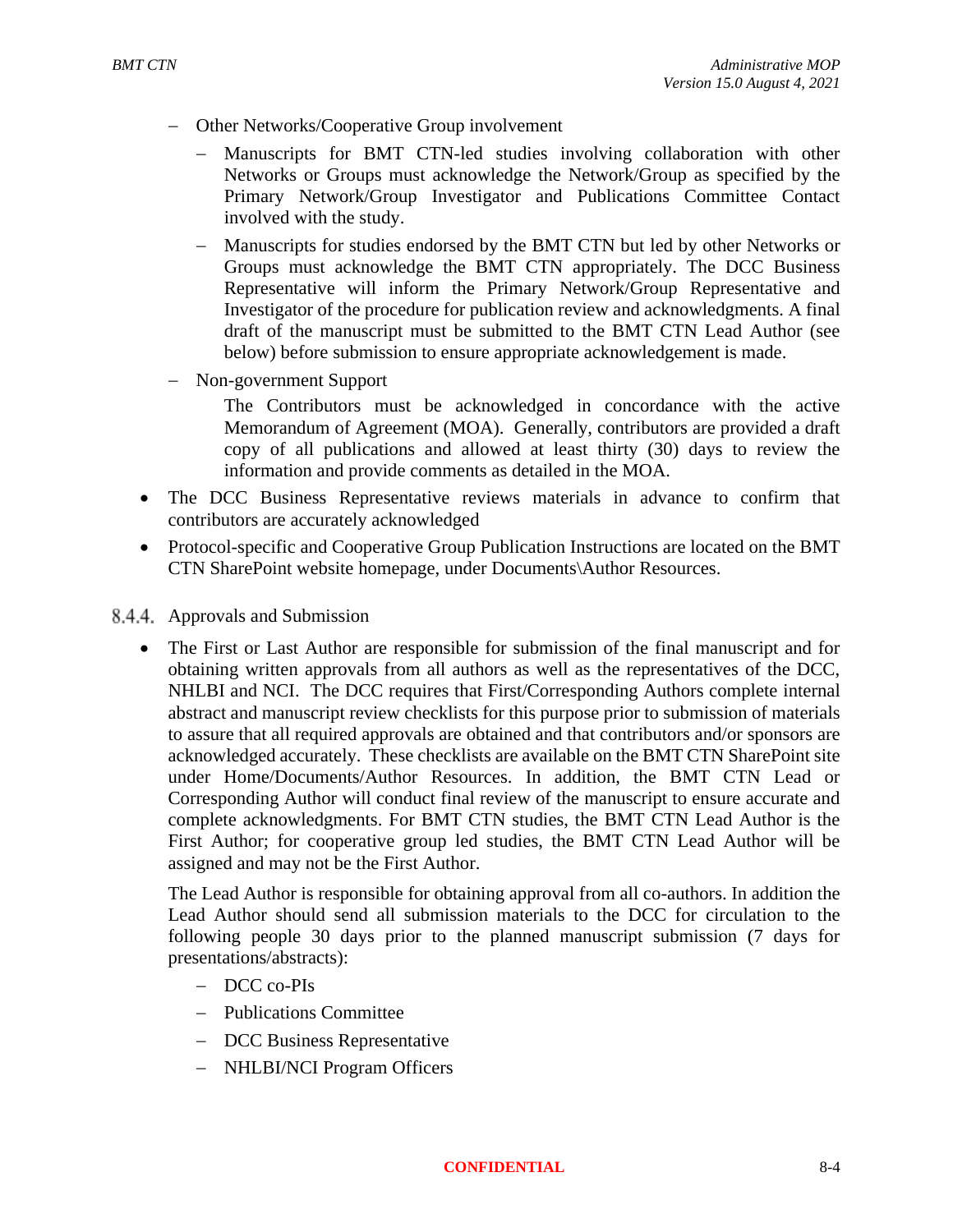- − Primary Network/Cooperative Group and Publications Committee Contact representative, if applicable
- − Contributors, if applicable
- The Corresponding Author should ensure that each author and the DCC, NHLBI and NCI representatives receives a final copy of the submitted manuscript, abstract or presentation.

Review, correction and return of galley proofs are the joint responsibility of the Lead and Senior Authors and the Protocol Statistician. For collaborative studies led by the BMT CTN, the Primary Network/ NCTN Group and Publications Committee Contact representative should also review the galley proofs. For NCTN Group led studies, the BMT CTN Lead Author will provide BMT CTN acknowledgment requirements to the First Author and request to review the final manuscript proof, or any deviations from the BMT CTN acknowledgment requirements, prior to manuscript submission.

# 8.4.5. Timelines

To ensure timely publication of study results, the timelines below should be followed:

- Dataset closure to Data Analysis Report two (2) months
- Data Analysis Report to first draft manuscript three (3) months
- First draft manuscript to submission  $-six(6)$  months

#### $8.5.$ **Abstracts, Public Presentations, Electronic Postings**

### 8.5.1. General

Abstracts, public presentations of study data and electronic postings of study data must follow the same processes outlined for primary publications as noted above, but do not require the same levels of scrutiny and are handled expeditiously. The Publications Committee Chairs, or at the Chairs' discretion, the Publications Committee, may approve requests pending NHLBI Program Office approval for abstract submission, public data presentation or electronic data posting. The DCC has the right to review and prioritize approvals based upon the availability of required resources.

### 8.5.2. Abstracts

Study results abstracts should only be submitted to one meeting unless there are additional results to present or another cogent reason to re-present the results. If submitting the same abstract to a subsequent meeting, the authors must provide justification to the Publications Committee. Approval of the justification may also be required by BMT CTN DCC leadership. Trials in Progress abstracts may be submitted to multiple meetings.

All abstract authors must have made substantive contributions to the study. Acknowledgments of funding sources are not required in the abstract text but must be included in the presentation slides or poster materials, if the abstract is accepted.

The first or last author is responsible for submitting the abstract. Proposals for abstract submissions should be initiated well in advance of the abstract submission deadline. The Publications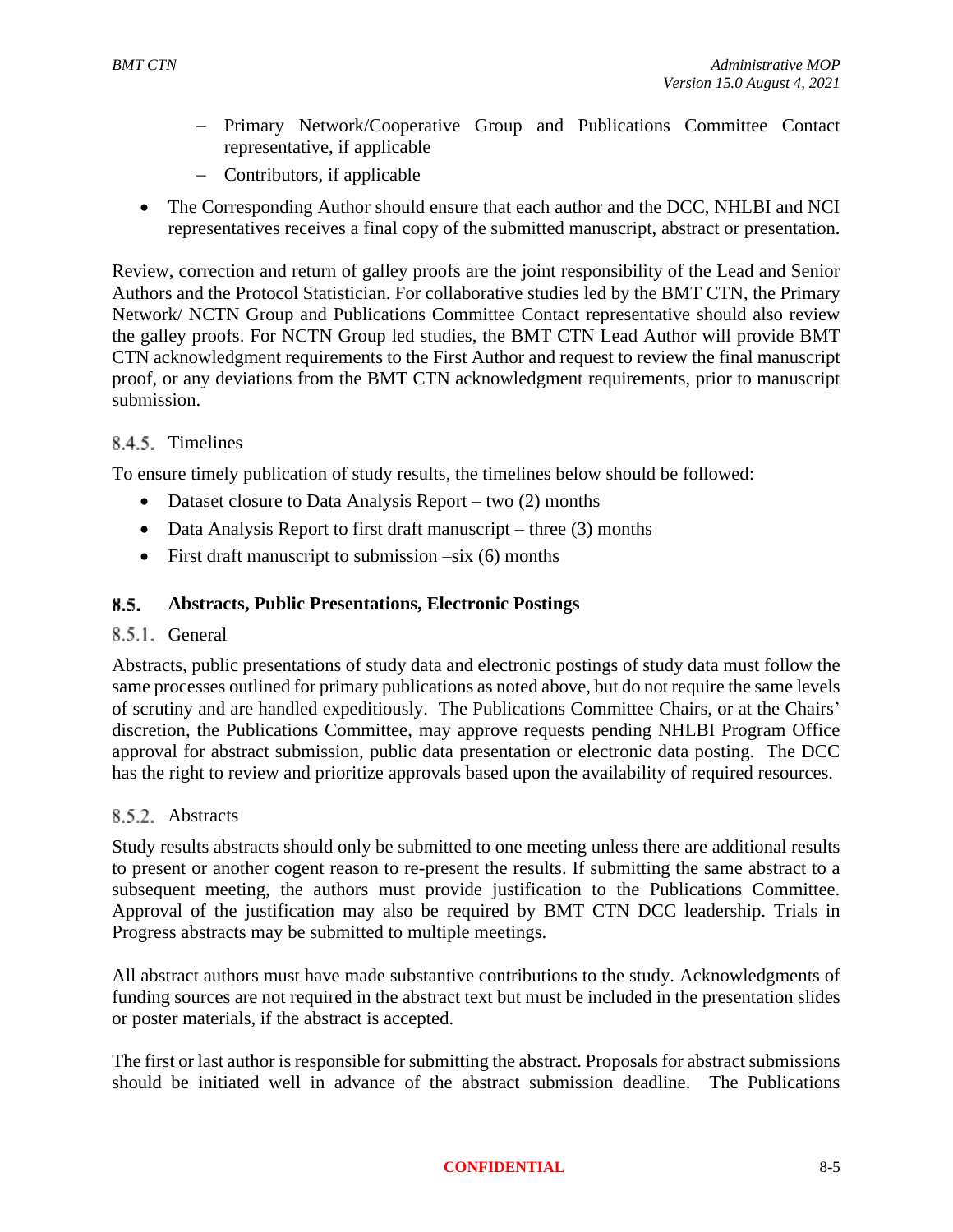Committee prioritizes their review process in the following way: peer-reviewed publications receive higher priority than abstracts, public presentations and electronic postings.

### 8.5.3. Public Presentations and Electronic Postings of Study Data

In general, a complete set of summary slides is prepared by the Lead and Senior Author and Protocol Statistician upon completion and analysis of each BMT CTN study. Individual investigators who wish to prepare additional slides for public presentation must utilize data from the final Data Analysis Report. Such presentations must also be submitted to the DCC for submission to the Publications Committee Chairs, their designee, or at the Chairs' discretion, the entire Committee, for review and approval. Each such presentation must also acknowledge the authors, funding agencies, contributors and the participating Core and Affiliate Centers. Electronic posting of study data must not occur prior to publication of the study's primary manuscript in a peer-reviewed journal.

#### 8.6. **Secondary Manuscripts**

Manuscripts arising from the study outside the primary endpoints are considered secondary manuscripts. These include:

- Reports of analyses of secondary or exploratory endpoints pre-specified in a protocol
- Reports of ancillary or correlative studies pre-specified in the protocol
- Secondary analyses of one or more BMT CTN trials
- Ancillary or laboratory studies not pre-specified in the protocol
- Methodological papers
- Position papers
- Other technical reports

All manuscripts must follow the same review process as a primary results manuscript as detailed in Section 8.4.

#### **Authorship Guidelines**  $8.7.$

Authorship guidelines are based on fairness, inclusion and stimulation of participation and compliance. Author rewards focus on intellectual input and effort extended during the lifecycle of the trial. The Publications Committee is responsible for the development and modification of guidelines for determining authorship. Authorship guidelines are ratified by the Steering Committee prior to implementation.

Authorship on BMT CTN publications is a privilege commensurate with both personal and center contribution to the research being presented and the Network as a whole. The primary requirement for authorship of a BMT CTN publication is a substantive contribution to the research effort and is a reward for many aspects of contribution including: (1) membership and active participation in the Protocol Team; (2) active accrual to the protocol; (3) timely and accurate reporting of data; and, (4) active participation in Steering Committee activities. These activities may include participation in the following areas: hypothesis generation, concept development, protocol development, study implementation, subject enrollment, data collection, data analysis, and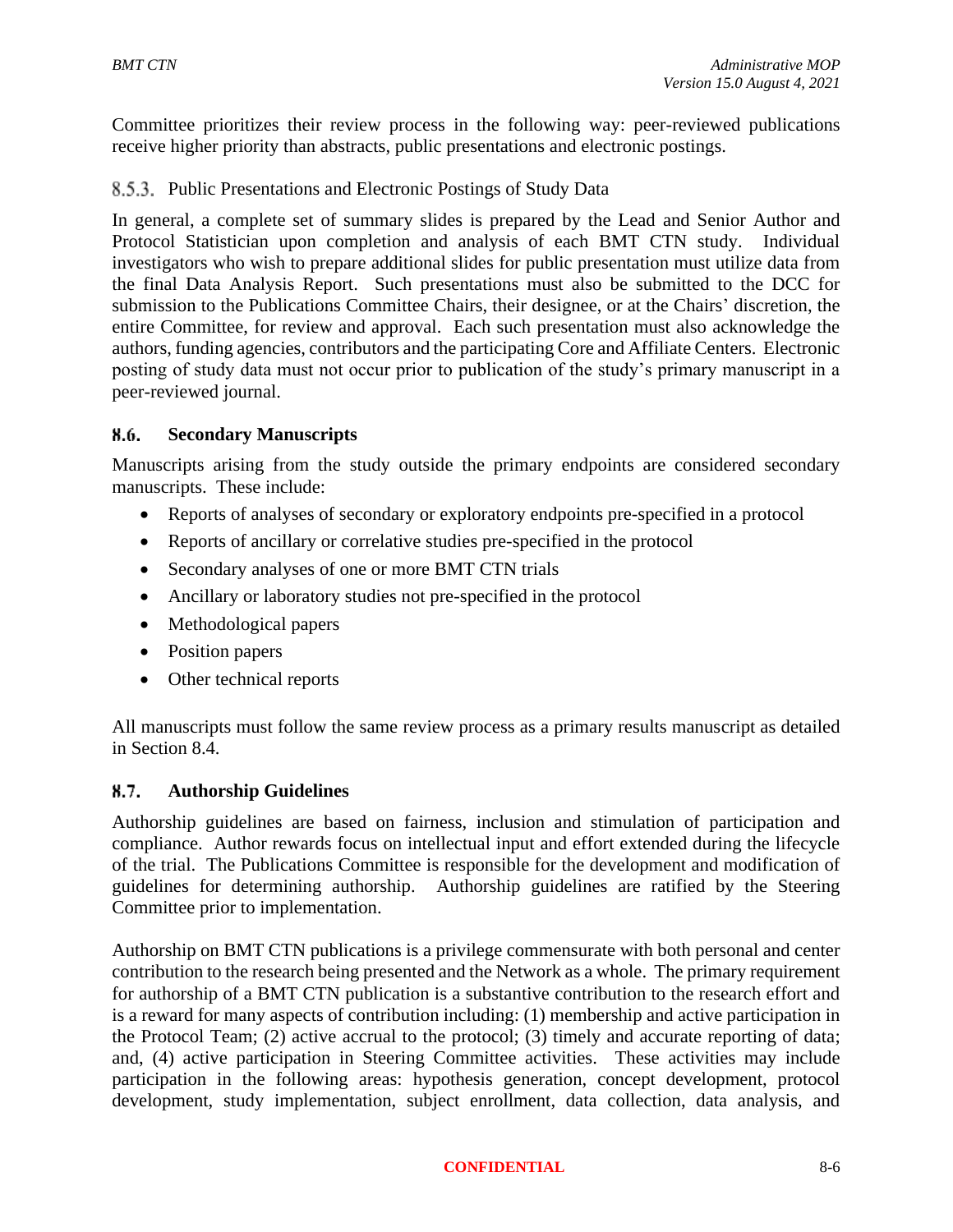manuscript preparation and finalization. In most instances, contributions in several areas must occur, and in every instance, authors are expected to contribute to manuscript preparation and finalization.

The fundamental premise of authorship designation is the recognition of overall effort. First and senior authorship positions on the primary and secondary manuscripts should be broadly shared. First and senior authorship on the primary paper does not imply the same privilege on any subsequent manuscripts resulting from the same completed protocol or related ancillary studies.

# 8.7.1. Authorship Eligibility Requirements

Each member of the Protocol Team has eligibility for authorship on the final primary manuscript from the study. In addition, each Clinical Center Principal Investigator whose center enrolls at least one subject in the study is eligible for authorship. Additional authors may be invited at the discretion of the Protocol Chair(s), in consultation with the Protocol Team, with approval of the Publications Committee Chairs or full Committee, if needed. Eligibility for authorship does not guarantee authorship. Eligible authors must still make substantive contributions, including careful review and contributions to the draft manuscript.

# Establishing the Order of Authorship for Primary Results Manuscript

For each manuscript, the Protocol Chair(s) will recommend the co-authors and the order of authorship based on the Administrative MOP parameters and provides the authorship list to the DCC Protocol Officer for approval. Any potential additional authors proposed outside the scope of the Administrative MOP should be reviewed and approved by the Publications Committee with documented reasoning. The Protocol Officer will review the authorship list to confirm if authorship is warranted, and request rationale from Chairs if needed. The Protocol Officer will also assess Protocol Chair authorship order based on accrual and participation metric posted on the SharePoint website, and get approval/adjudication from the Executive or Publications Committee if needed. If there are multiple Protocol Chairs, two Chairs may share first authorship, provided they meet the below requirements and the journal allows this practice. The Publications Committee will adjudicate any disputes and may also recommend additional authors after review of accrual tables and based on definitive and justifiable, well-documented reasoning.

Approved requirements for author order are as follows:

- SENIOR (last) AUTHOR REQUIREMENTS
	- − PI of Core Center or DCC or Center that proposed or led the trial
	- − Protocol Team member
	- − Attended majority of Protocol Team Calls
	- − Attended majority of Steering Committee Meetings
	- − Author's center actively participated in the trial
	- − Author's center showed commendable protocol compliance and data submission
- FIRST AUTHOR REQUIREMENTS
	- − Protocol Team member (preferably Chair or Co-Chair)
	- − Attended majority of Protocol Team Calls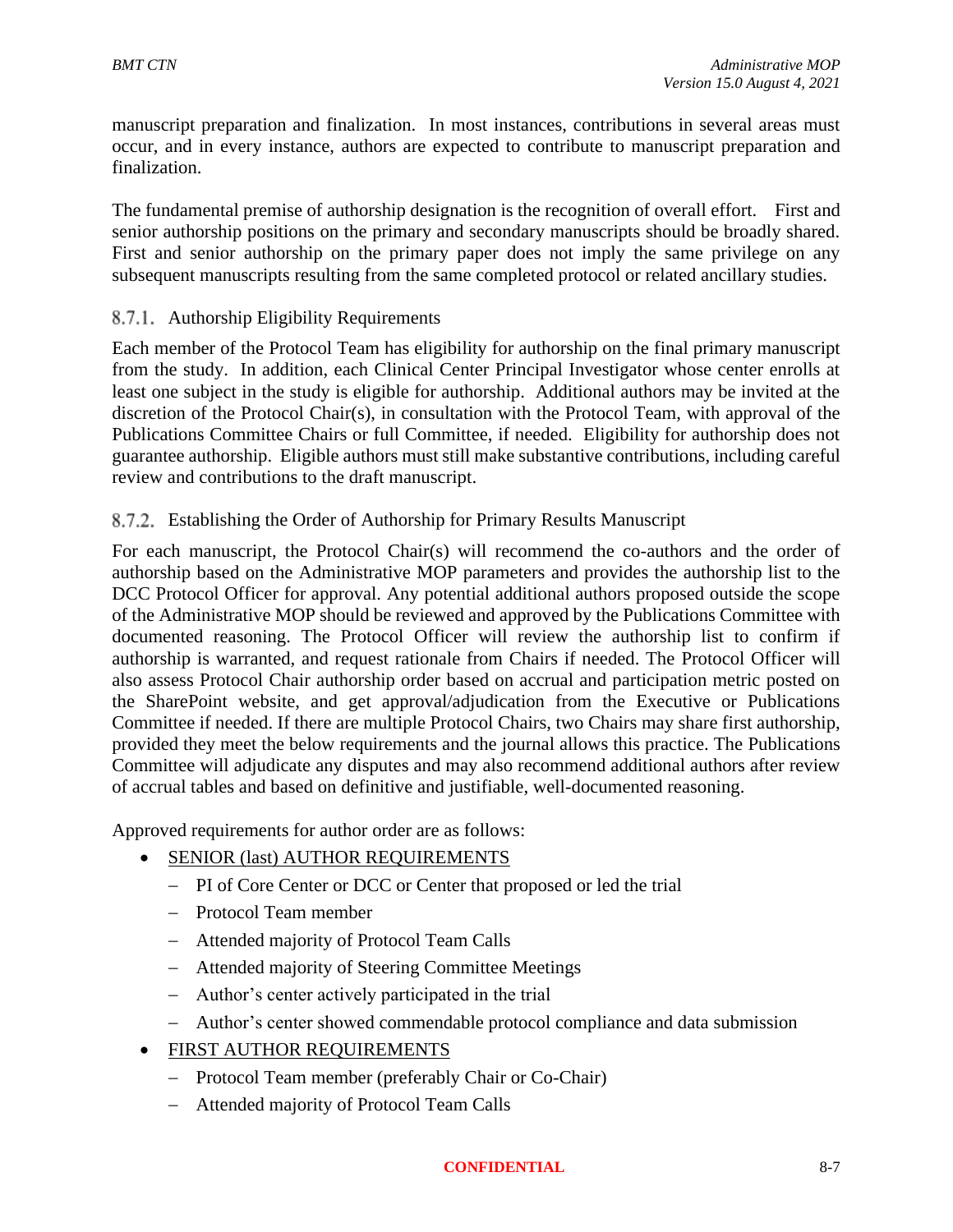- − Writes the first draft of the manuscript
- − Author's center actively participated in the trial
- AUTHORSHIP BASED ON PROTOCOL TEAM AND ENDPOINT REVIEW COMMITTEE (ERC) PARTICIPATION
	- − The second and third authors will be the Protocol Officer or Statistician. The order will be determined by the Protocol Chairs.
	- − Each Protocol Team/ERC member will be an author, in order of accrual, if the following criteria are met:
		- Attended the majority of Protocol Team/ERC calls
		- Author's center actively participated in the trial
		- Author's center had satisfactory protocol compliance and data submission
	- − If a center has more than one member represented on the Protocol Team/ERC, only one member is eligible to be an author under this criterion. The other Protocol Team member(s) may be eligible for authorship if they meet any of the additional authorship criteria.

### • AUTHORSHIP BASED ON CENTER PARTICIPATION IN ORDER OF ACCRUAL

- The top five accruing centers will have a single author in order of accrual. If the study involves international centers, the top five U.S. and top five international centers will each have a single author.
- − If one of these centers is the First or Last Author, a Second Author from that center will be added
- − Author identity may be determined by center PI
- − Author's center must have also had satisfactory protocol compliance and data submission
- BMT CTN PUBLICATIONS LIST ALL CENTERS THAT PARTICIPATED
	- − Any center that has enrolled at least one patient will be acknowledged in the publication
- CONSIDERATIONS FOR ADDITIONAL AUTHORS
	- − A physician can be named in acknowledgement of overall effort, exceptional accrual and/or supportive input throughout the lifecycle of the study
	- − An additional author from a same center mentioned above can be named if he/she has shown exceptional accrual or intellectual input. These can be non-physicians, e.g.:
		- Nurses
		- Study coordinators
		- Pharmacists
		- Statisticians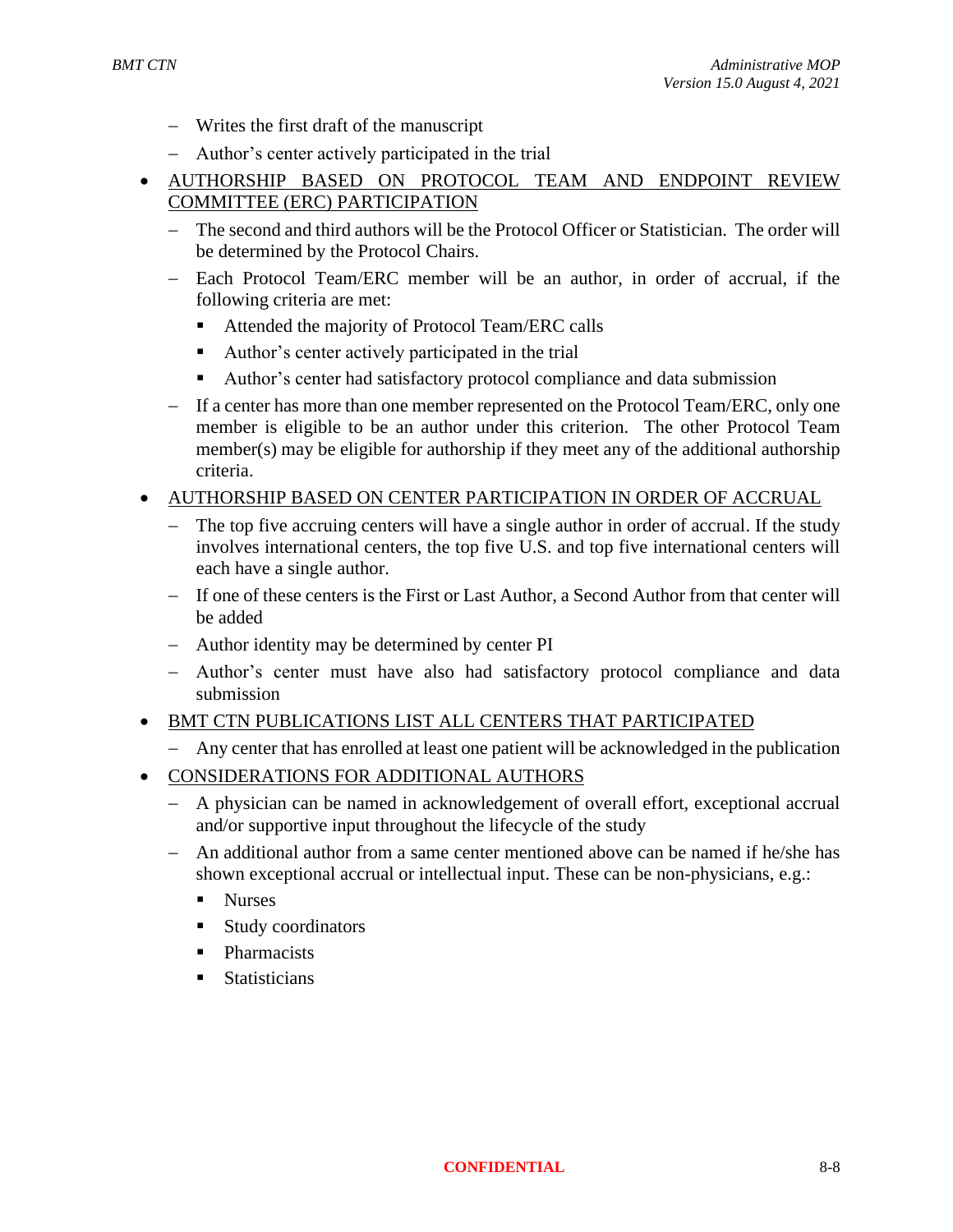# • SPECIAL CONSIDERATIONS FOR TRIALS OF RARE DISEASES

The BMT CTN acknowledges that some indications for transplantation are sufficiently rare that many centers must be activated, with the likelihood that some will not accrue any or many patients. Possibility of authorship is a good incentive for participation in trials that may be difficult to open and hard to maintain. In trials designated by the Executive Committee as Rare Disease trials, the PI at each center that activates the study is eligible for authorship if they provide input to data review, analysis and/or manuscript preparation.

- IF THE JOURNAL OR ABSTRACT GUIDELINES LIMIT THE NUMBER OF AUTHORS, AUTHORS WILL BE DELETED IN THE FOLLOWING ORDER:
	- − Remove authors in reverse order of center accrual
	- − Remove Protocol Team members and top accruing centers in reverse order of center accrual
	- − Remove Secondary Statistician
	- − Minimum author assignments will be First, Last, Protocol Officer and Primary **Statistician**

# Establishing the Order of Authorship for Secondary Results or Ancillary Study Manuscripts

Secondary results manuscripts will follow similar authorship guidelines as described above for primary results manuscripts. However, special recognition is given to those who were not considered for First and Senior Authors on the primary paper. Consideration as added co-authors is extended to other Protocol Team members such as DCC members, clinical research coordinators and junior Protocol Team members, especially those from centers with good accrual rates.

Protocol chairs and officers will assign, as soon as is feasible, a writing committee for secondary manuscripts. Proposals for secondary manuscripts will be reviewed by the Protocol Team and authorship appropriately assigned.

For secondary analyses or ancillary studies conducted outside the purview of the Protocol Team, the Protocol Chairs of the parent study must be invited to participate and co-author the manuscript. An exception to this policy is if the ancillary study uses biorepository specimens and/or clinical data from multiple studies and the analysis is not related to the parent study's specific design.

### 8.7.4. Removing Authors

An author may be removed from the final manuscript upon failure to make substantive contributions to the overall project. The Lead Author may request that another author withdraw from authorship. The Publications Committee Chairs, or at the Chairs' discretion, the Publications Committee shall adjudicate authorship disputes be simple majority rule. If an author is removed, another eligible author may be added.

### 8.7.5. Authorship on Joint Studies

These studies primarily involve the NCI NCTN Groups. The BMT CTN Steering Committee supports the approach that the two study chairs representing the collaborating groups hold the first